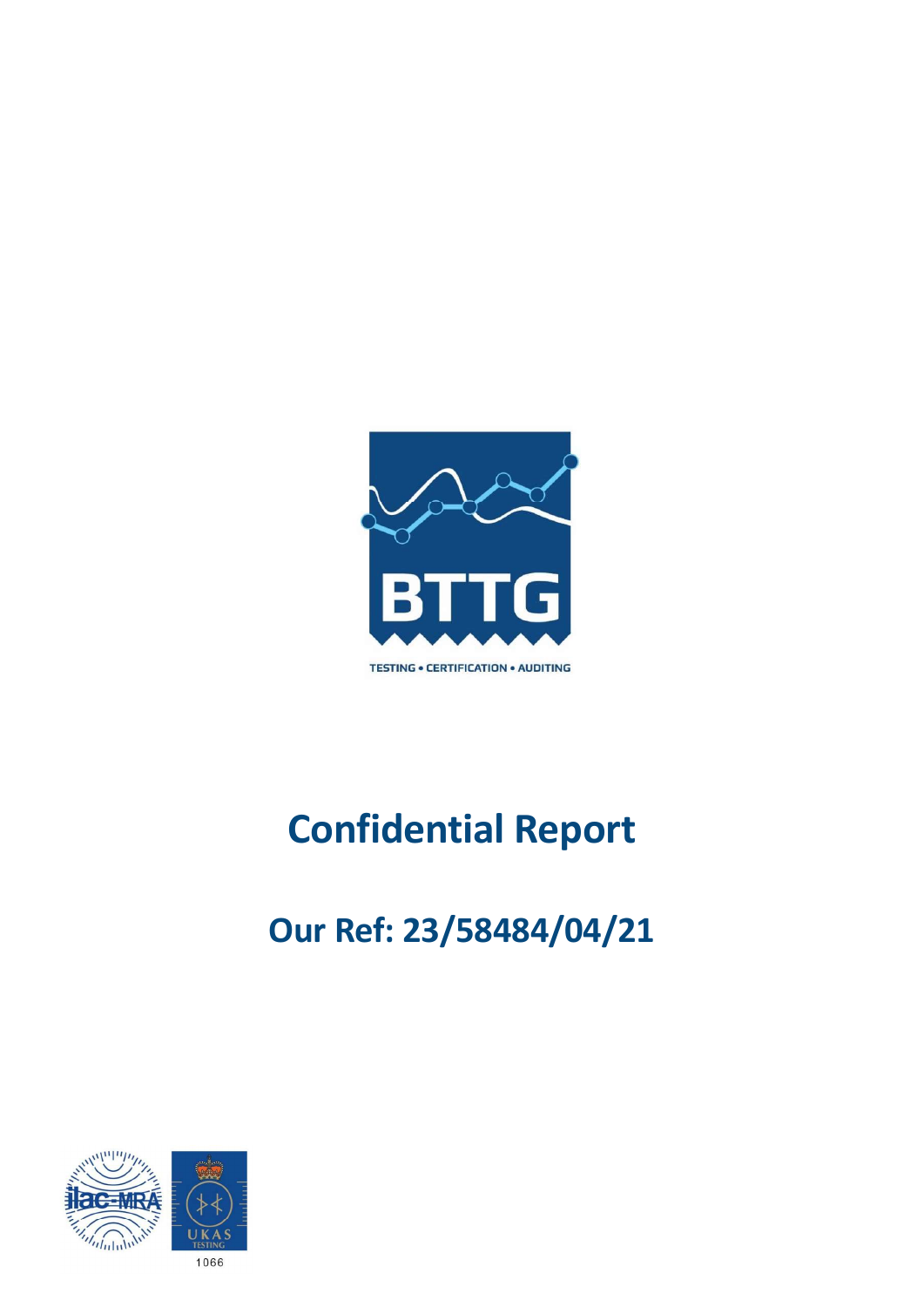|                                           | Wira House, West Park Ring Road, Leeds, LS16 6QL, UK.                                                                                                                                                                                                                                                                            |                       | Telephone: +44 (0) 113 259 1999<br>Email: info@bttg.co.uk<br>: www.bttg.co.uk                                           |
|-------------------------------------------|----------------------------------------------------------------------------------------------------------------------------------------------------------------------------------------------------------------------------------------------------------------------------------------------------------------------------------|-----------------------|-------------------------------------------------------------------------------------------------------------------------|
| G                                         |                                                                                                                                                                                                                                                                                                                                  | Date:                 | 06 May 2021                                                                                                             |
|                                           |                                                                                                                                                                                                                                                                                                                                  | Our Ref:<br>Your Ref: | 23/58484/04/21<br>---                                                                                                   |
| <b>TESTING . CERTIFICATION . AUDITING</b> |                                                                                                                                                                                                                                                                                                                                  | Page:                 | $1$ of $6$                                                                                                              |
| Client:                                   | Gabriel A/S                                                                                                                                                                                                                                                                                                                      |                       |                                                                                                                         |
|                                           | Hjulmagerve 55<br>DK-900 Aalborg<br>Denmark                                                                                                                                                                                                                                                                                      |                       |                                                                                                                         |
| Job Title:                                | Fire Test on One Fabric Sample                                                                                                                                                                                                                                                                                                   |                       |                                                                                                                         |
| Clients Order Ref:                        | $\hspace{0.05cm} \ldots \hspace{0.05cm}$                                                                                                                                                                                                                                                                                         |                       |                                                                                                                         |
| Date of Receipt:                          | 23 April 2021                                                                                                                                                                                                                                                                                                                    |                       |                                                                                                                         |
| Date Test Started:                        | 05 May 2021                                                                                                                                                                                                                                                                                                                      |                       |                                                                                                                         |
| Description of Sample:                    | One sample of fabric, which was referenced by the client as;                                                                                                                                                                                                                                                                     |                       |                                                                                                                         |
|                                           | FA917 - Cyber                                                                                                                                                                                                                                                                                                                    |                       |                                                                                                                         |
| Work Requested:                           | We were asked to test the received sample to the following standard:                                                                                                                                                                                                                                                             |                       |                                                                                                                         |
|                                           | BS EN 1021: Parts 1 & 2:2014 - Ignitability of Upholstered Furniture                                                                                                                                                                                                                                                             |                       |                                                                                                                         |
|                                           | $\ast$<br>subcontracted test, UKAS accredited<br>$***$<br>subcontracted test, EN ISO/IEC 17025 accredited                                                                                                                                                                                                                        |                       |                                                                                                                         |
|                                           | $***$<br>not UKAS accredited<br>Note: This report relates only to the samples submitted and as described in the report.<br>Shirley® Technologies Limited. Registered Office: Wira House, West Park Ring Road, Leeds, LS16 6QL.<br>A company registered in England & Wales with company number 04669651. VAT Number GB 816764800. |                       |                                                                                                                         |
| <b>UKAS</b><br>1066                       | The supply of all goods and services is subject to our standard terms of business, copies of which are available on request.                                                                                                                                                                                                     |                       | BTTG™ and Shirley® are trade names of Shirley Technologies Ltd.<br>Our laboratories are accredited to EN ISO/IEC 17025. |
|                                           |                                                                                                                                                                                                                                                                                                                                  |                       | Copyright © 2021 Shirley Technologies Limited. All rights reserved.                                                     |

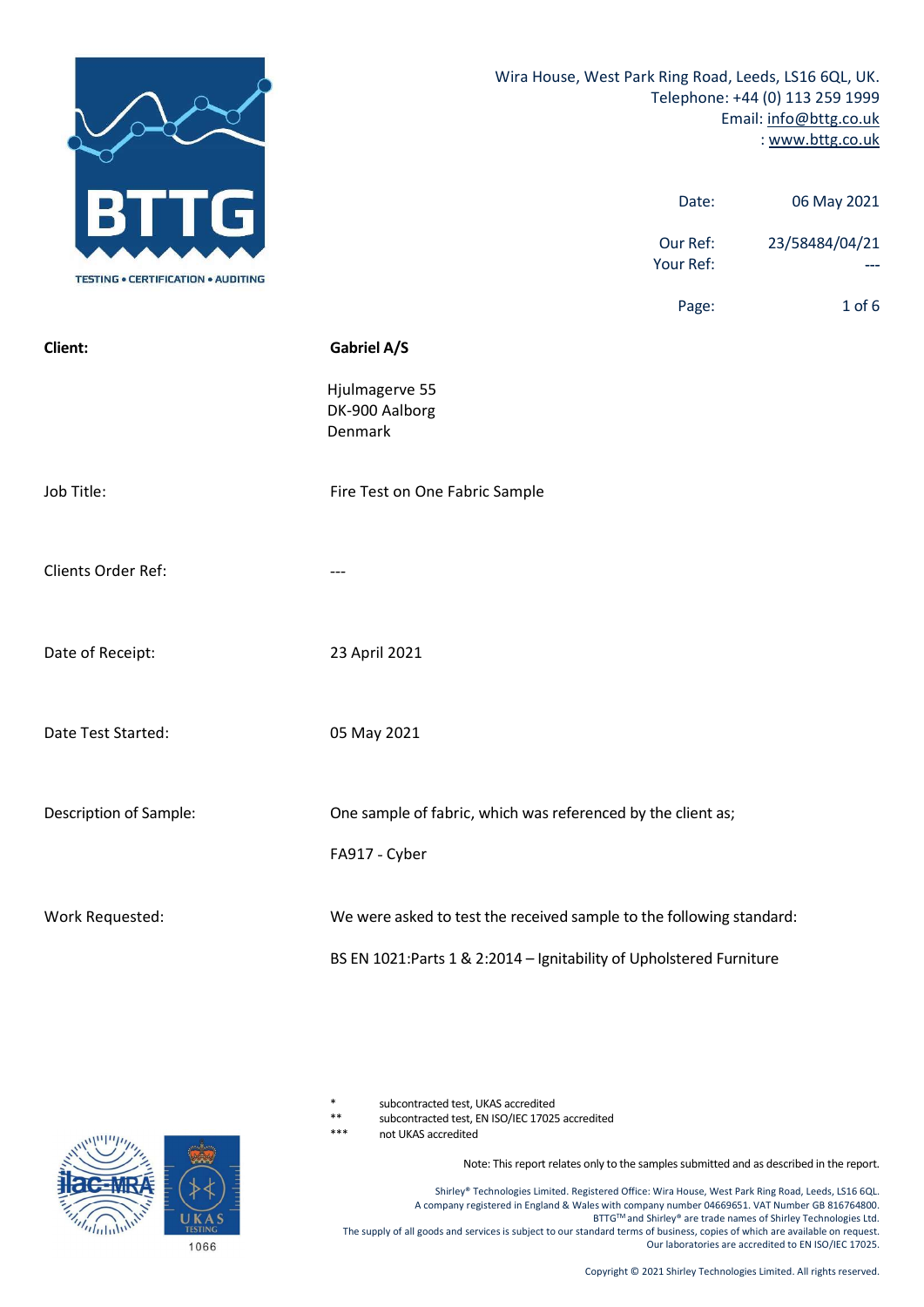

|                       | Ring Road, Leeds, LS16 6QL, UK.<br>Telephone: +44 (0) 113 259 1999<br>Email: info@bttg.co.uk<br>: www.bttg.co.uk |  |  |
|-----------------------|------------------------------------------------------------------------------------------------------------------|--|--|
|                       |                                                                                                                  |  |  |
| Date:                 | 06 May 2021                                                                                                      |  |  |
| Our Ref:<br>Your Ref: | 23/58484/04/21<br>$---$                                                                                          |  |  |
| Page:                 | $2$ of 6                                                                                                         |  |  |
|                       |                                                                                                                  |  |  |
|                       | 0: Smouldering cigarette                                                                                         |  |  |

# Date: 06 May 2021<br>
TESTING • CERTIFICATION • AUDITING<br>
Client: Gabriel A/S<br>
FIRE TEST ACCORDING TO BS EN 1021-1:2014<br>
Seassment of the ignitability of upholstered furniture. Part I. Ignition Source 0: Smouldering cigarette Our Ref:<br>
TESTIMG • CERTIFICATION • AUDITME<br>
Client:<br>
Client:<br>
Gabriel A/S<br>
FIRE TEST ACCORDING TO BS EN 1021-1:2014<br>
Assessment of the ignitability of upholstered furniture. Part I. Ignition Source 0: Smouldering cigarett

# Pre-Treatment

# Conditioning

The sample was tested in a room of volume  $25m^3$  and  $18\degree$ C.

# Procedure

Gabriel A/S<br>
FIRE TEST ACCORDING TO BS EN 1021-1:2014<br>
Assessment of the ignitability of upholstered furniture. Part I. Ignition Source 0: Smouldering cigarette<br>
Pre-Treatment<br>
The sample did not have a flame retardant tre Gibent:<br>FIRE TEST ACCORDING TO BS EN 1021-1:2014<br>Assessment of the ignitability of upholstered furniture. Part I. Ignition Source 0: Smouldering cigarette<br>Pre-Treatment<br>The sample did not have a flame retardant treatment t FIRE TEST ACCORDING TO BS EN 1021-1:2014<br>Assessment of the ignitability of upholstered furniture. Part I. Ignition Source 0: Smouldering cigarette<br>Pre-Treatment<br>The sample did not have a flame retardant treatment therefore Pre-Treatment<br>The sample did not have a flame retardant treatment therefore it was not subjected to a water soak pre-treatment<br>Conditioning<br>The sample was conditioned for at least 16 hours at a temperature of 23±2°C and re **Conditioning**<br>The sample was conditioned for at least 16 hours at a temperature of 23±2°C and relative hun<br>The sample was tested in a room of volume 25m<sup>3</sup> and 18°C.<br>**Procedure**<br>The test was carried out in accordance with The sample was conditioned for at least 16 hours at a temperature of 23±2°C and relat<br>
The sample was tested in a room of volume 25m<sup>3</sup> and 18ºC.<br> **Procedure**<br>
The test was carried out in accordance with BS EN 1021-1:2014. me sample was tested in a room of volume 25m<sup>s</sup> and 18ºC.<br> **rocedure**<br>
re test was carried out in accordance with BS EN 1021-1:2014. The sponsor sampled the material and the specimens<br>
rere cut from the sample received to ne sample was tested in a room of volume 25m<sup>3</sup> and 18ºC.<br> **rocedure**<br>
he test was carried out in accordance with BS EN 1021-1:2014. The sponsor sampled the material and the specimens<br>
ere cut from the sample received to t rocedure<br>
me test was carried out in accordance with BS EN 1021-1:2014. The sponsor sampled the material and the specimens<br>
ere cut from the sample received to the dimensions set out in the standard.<br>
The sample was tested rocedure<br>
the test was carried out in accordance with BS EN 1021-1:2014. The sponsor sampled the material and the<br>
tere cut from the sample received to the dimensions set out in the standard.<br>
The sample was tested over co e)<br>
e) on final example are correlated to the dimensions set out in the standard.<br>
For example was tested over combustion modified polyurethane foam with a density of approximately 35-36 kg/m<sup>3</sup>.<br>
ests were made using igni

# Requirements

- 
- 
- 
- 
- 

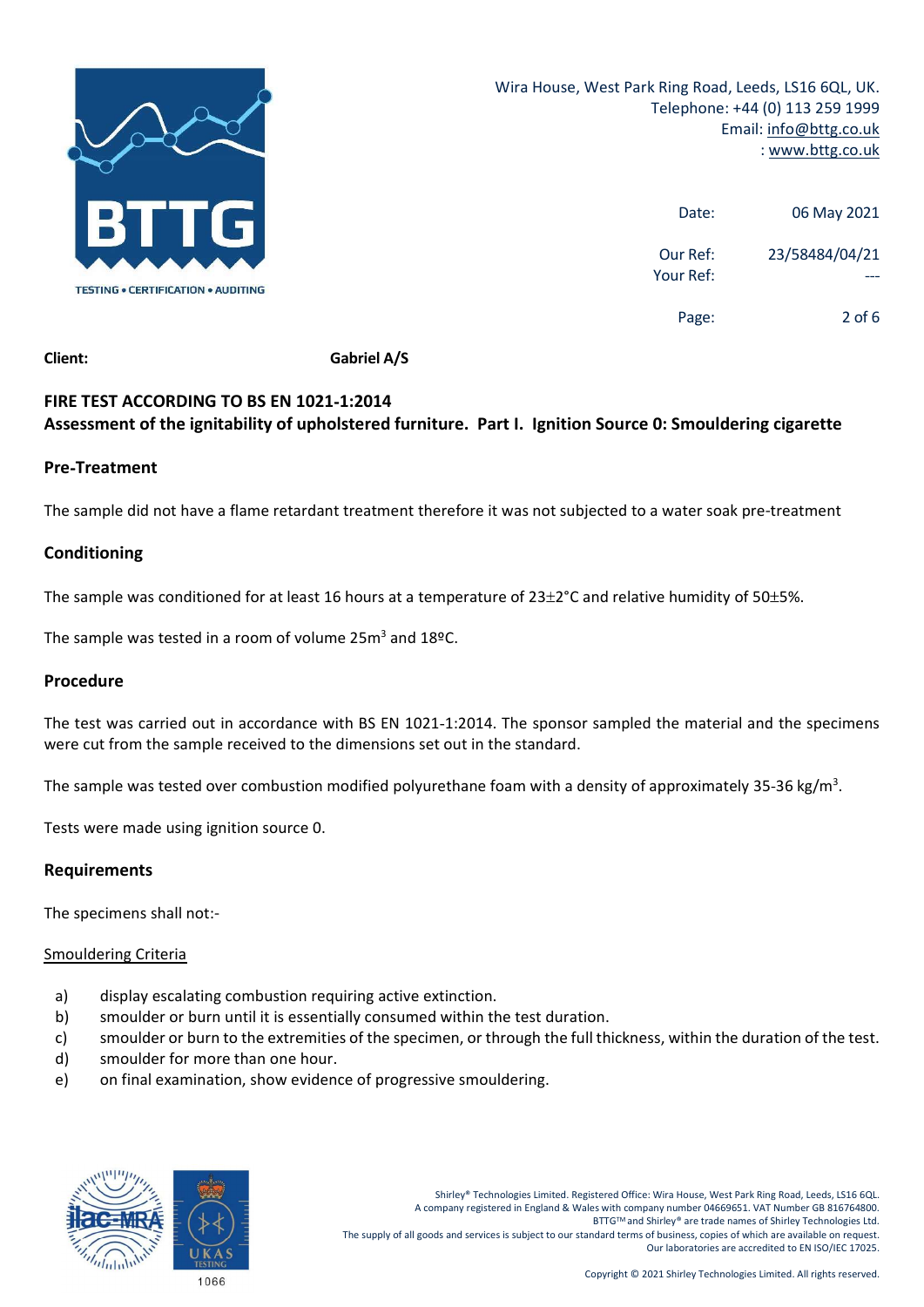

|                       | Park Ring Road, Leeds, LS16 6QL, UK.<br>Telephone: +44 (0) 113 259 1999<br>Email: info@bttg.co.uk<br>: www.bttg.co.uk |  |  |
|-----------------------|-----------------------------------------------------------------------------------------------------------------------|--|--|
| Date:                 | 06 May 2021                                                                                                           |  |  |
| Our Ref:<br>Your Ref: | 23/58484/04/21<br>$---$                                                                                               |  |  |
| Page:                 | $3$ of $6$                                                                                                            |  |  |
|                       |                                                                                                                       |  |  |
|                       |                                                                                                                       |  |  |

# Results

| <b>BTTG</b><br>06 May 2021<br>Date:                                                            |
|------------------------------------------------------------------------------------------------|
|                                                                                                |
| 23/58484/04/21<br>Our Ref:<br>Your Ref:                                                        |
| <b>TESTING • CERTIFICATION • AUDITING</b>                                                      |
| $3$ of $6$<br>Page:                                                                            |
| Gabriel A/S<br>Client:                                                                         |
| <b>Requirements (continued)</b>                                                                |
| <b>Flaming Criteria</b>                                                                        |
|                                                                                                |
| show evidence of flaming initiated by a smouldering source.                                    |
| <b>Results</b>                                                                                 |
| Specimen No.                                                                                   |
|                                                                                                |
| <b>Smouldering criteria</b><br>$\overline{2}$<br>$\mathbf{1}$                                  |
| <b>Placement of Cigarette</b><br><b>Flat</b><br><b>Flat</b>                                    |
| Unsafe escalating combustion<br>No<br>No                                                       |
| Testing assembly consumed<br>No<br>No                                                          |
| Smoulders to extremities/full thickness<br>No<br>No                                            |
| Smoulders more than 1 hour<br>No<br>No                                                         |
| In final examination, presence of progressive<br>No<br>No<br>smouldering                       |
| <b>Flaming criteria</b><br>$\mathbf{1}$<br>$\overline{2}$                                      |
| Occurrence of flames<br>No<br>No                                                               |
| <b>Specimen Result</b><br>Non-Ignition (NI)<br>Non-Ignition (NI)<br>(Ignition or Non-ignition) |

|                 | in milar examination, presence or progressive<br>smouldering                                                                                                                                                                       | <b>IVO</b>                                                                                                                                                                                                                                                                                                                            | <b>IVO</b>                                                                                                                                                                                     |  |
|-----------------|------------------------------------------------------------------------------------------------------------------------------------------------------------------------------------------------------------------------------------|---------------------------------------------------------------------------------------------------------------------------------------------------------------------------------------------------------------------------------------------------------------------------------------------------------------------------------------|------------------------------------------------------------------------------------------------------------------------------------------------------------------------------------------------|--|
|                 | <b>Flaming criteria</b>                                                                                                                                                                                                            | 1                                                                                                                                                                                                                                                                                                                                     | $\overline{2}$                                                                                                                                                                                 |  |
|                 | Occurrence of flames                                                                                                                                                                                                               | No                                                                                                                                                                                                                                                                                                                                    | No                                                                                                                                                                                             |  |
|                 | <b>Specimen Result</b><br>(Ignition or Non-ignition)                                                                                                                                                                               | Non-Ignition (NI)                                                                                                                                                                                                                                                                                                                     | Non-Ignition (NI)                                                                                                                                                                              |  |
|                 | Any "Yes" in smouldering or flaming criteria means Ignition                                                                                                                                                                        |                                                                                                                                                                                                                                                                                                                                       |                                                                                                                                                                                                |  |
| <b>Note</b>     |                                                                                                                                                                                                                                    |                                                                                                                                                                                                                                                                                                                                       |                                                                                                                                                                                                |  |
|                 |                                                                                                                                                                                                                                    |                                                                                                                                                                                                                                                                                                                                       |                                                                                                                                                                                                |  |
|                 | The test results relate only to the ignitability of the combination of materials under the particular conditions of test; they<br>are not intended as a means of assessing the full potential fire hazard of the materials in use. |                                                                                                                                                                                                                                                                                                                                       |                                                                                                                                                                                                |  |
|                 |                                                                                                                                                                                                                                    |                                                                                                                                                                                                                                                                                                                                       |                                                                                                                                                                                                |  |
| <b>Comments</b> |                                                                                                                                                                                                                                    |                                                                                                                                                                                                                                                                                                                                       |                                                                                                                                                                                                |  |
|                 | An NI designation indicates that the sample meets the performance requirements of BS EN 1021-1.                                                                                                                                    |                                                                                                                                                                                                                                                                                                                                       |                                                                                                                                                                                                |  |
|                 |                                                                                                                                                                                                                                    |                                                                                                                                                                                                                                                                                                                                       |                                                                                                                                                                                                |  |
|                 | <b>GEMRA</b><br>UKAS<br><b>TESTING</b><br>1066                                                                                                                                                                                     | Shirley® Technologies Limited. Registered Office: Wira House, West Park Ring Road, Leeds, LS16 6QL.<br>A company registered in England & Wales with company number 04669651. VAT Number GB 816764800.<br>The supply of all goods and services is subject to our standard terms of business, copies of which are available on request. | BTTG™ and Shirley® are trade names of Shirley Technologies Ltd.<br>Our laboratories are accredited to EN ISO/IEC 17025.<br>Copyright © 2021 Shirley Technologies Limited. All rights reserved. |  |
|                 |                                                                                                                                                                                                                                    |                                                                                                                                                                                                                                                                                                                                       |                                                                                                                                                                                                |  |

# Note

# **Comments**

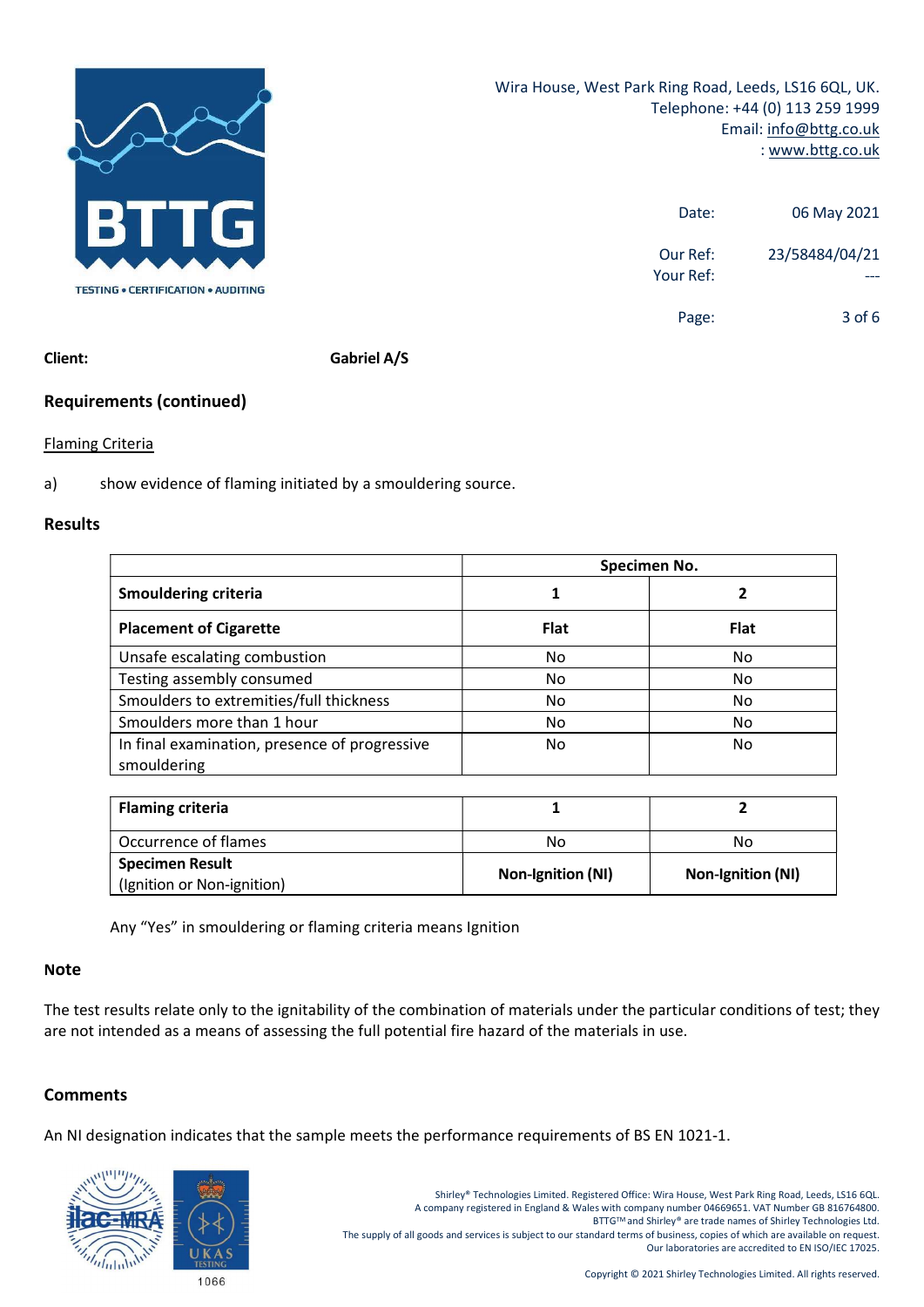

|                       | Ring Road, Leeds, LS16 6QL, UK.<br>Telephone: +44 (0) 113 259 1999<br>Email: info@bttg.co.uk<br>: www.bttg.co.uk |  |  |
|-----------------------|------------------------------------------------------------------------------------------------------------------|--|--|
| Date:                 | 06 May 2021                                                                                                      |  |  |
| Our Ref:<br>Your Ref: | 23/58484/04/21<br>---                                                                                            |  |  |
| Page:                 | 4 of 6                                                                                                           |  |  |
|                       |                                                                                                                  |  |  |
|                       | 1: Match flame equivalent.                                                                                       |  |  |

# Date: 06 May 2021<br>
TESTING • CERTIFICATION • AUDITING<br>
Client: Gabriel A/S<br>
FIRE TESTS ACCORDING TO BS EN 1021-2:2014<br>
Sessesment of the ignitability of upholstered furniture. Part 2. Ignition Source 1: Match flame equival Our Ref:<br>
TESTIMG • CERTIFICATION • AUDITMG<br>
Client:<br>
Client:<br>
Gabriel A/S<br>
FIRE TESTS ACCORDING TO BS EN 1021-2:2014<br>
Assessment of the ignitability of upholstered furniture. Part 2. Ignition Source 1: Match flame equival

# Pre-Treatment

# Conditioning

The sample was tested in a room of volume  $25m^3$  and  $18\degree$ C.

# Procedure

Client: Gabriel A/S<br>
FIRE TESTS ACCORDING TO BS EN 1021-2:2014<br>
Assessment of the ignitability of upholstered furniture. Part 2. Ignition Source 1: Match flame equivalent.<br>
Pre-Treatment<br>
The sample did not have a flame re Gibent:<br>FIRE TESTS ACCORDING TO BS EN 1021-2:2014<br>Assessment of the ignitability of upholstered furniture. Part 2. Ignition Source 1: Match flame equivalent.<br>Pre-Treatment<br>The sample did not have a flame retardant treatmen FIRE TESTS ACCORDING TO BS EN 1021-2:2014<br>Assessment of the ignitability of upholstered furniture. Part 2. Ignition Source 1: Match flame equivalent.<br>Pre-Treatment<br>The sample did not have a flame retardant treatment theref Pre-Treatment<br>The sample did not have a flame retardant treatment therefore it was not subjected to a water soak pre-treatment<br>Conditioning<br>The sample was conditioned for at least 16 hours at a temperature of 23±2°C and re **Conditioning**<br>The sample was conditioned for at least 16 hours at a temperature of 23±2°C and relative hun<br>The sample was tested in a room of volume 25m<sup>3</sup> and 18ºC.<br>**Procedure**<br>The test was carried out in accordance with The sample was conditioned for at least 16 hours at a temperature of 23±2<sup>o</sup>C and relat<br>The sample was tested in a room of volume 25m<sup>3</sup> and 18ºC.<br> **Procedure**<br>
The test was carried out in accordance with BS EN 1021-2:2014 The sample was tested in a room of volume  $25m^3$  and  $188C$ .<br> **Procedure**<br>
The test was carried out in accordance with BS EN 1021-2:2014. The sponsor sampled the material and the specimens<br>
The sample was tested over comb The sample was tested in a room of volume 25m<sup>3</sup> and 189C.<br> **Procedure**<br>
The test was carried out in accordance with BS EN 1021-2:2014. The sponsor sampled the material and the specimens<br>
were cut from the sample received **Procedure**<br>
The test was carried out in accordance with BS EN 1021-2:2014. The sponsor sampled the material and the specimens<br>
were cut from the sample received to the dimensions set out in the standard.<br>
The sample was t **Procedure**<br>
The test was carried out in accordance with BS EN 1021-2:2014. The sponsor sampled the material and the<br>
were cut from the sample received to the dimensions set out in the standard.<br>
The sample was tested over Fine test was carried out in accordance with BS EN 1021-2:2014. The sponsor sampled the material and the specimens<br>were cut from the sample received to the dimensions set out in the standard.<br>The sample was tested over com is was carried out in accordance with BS EN 1021-2:2014. The sponsor sampled the material and the specimens<br>
from the sample received to the dimensions set out in the standard.<br>
Jule was tested over combustion modified pol

# Requirements

- 
- 
- 
- 
- 

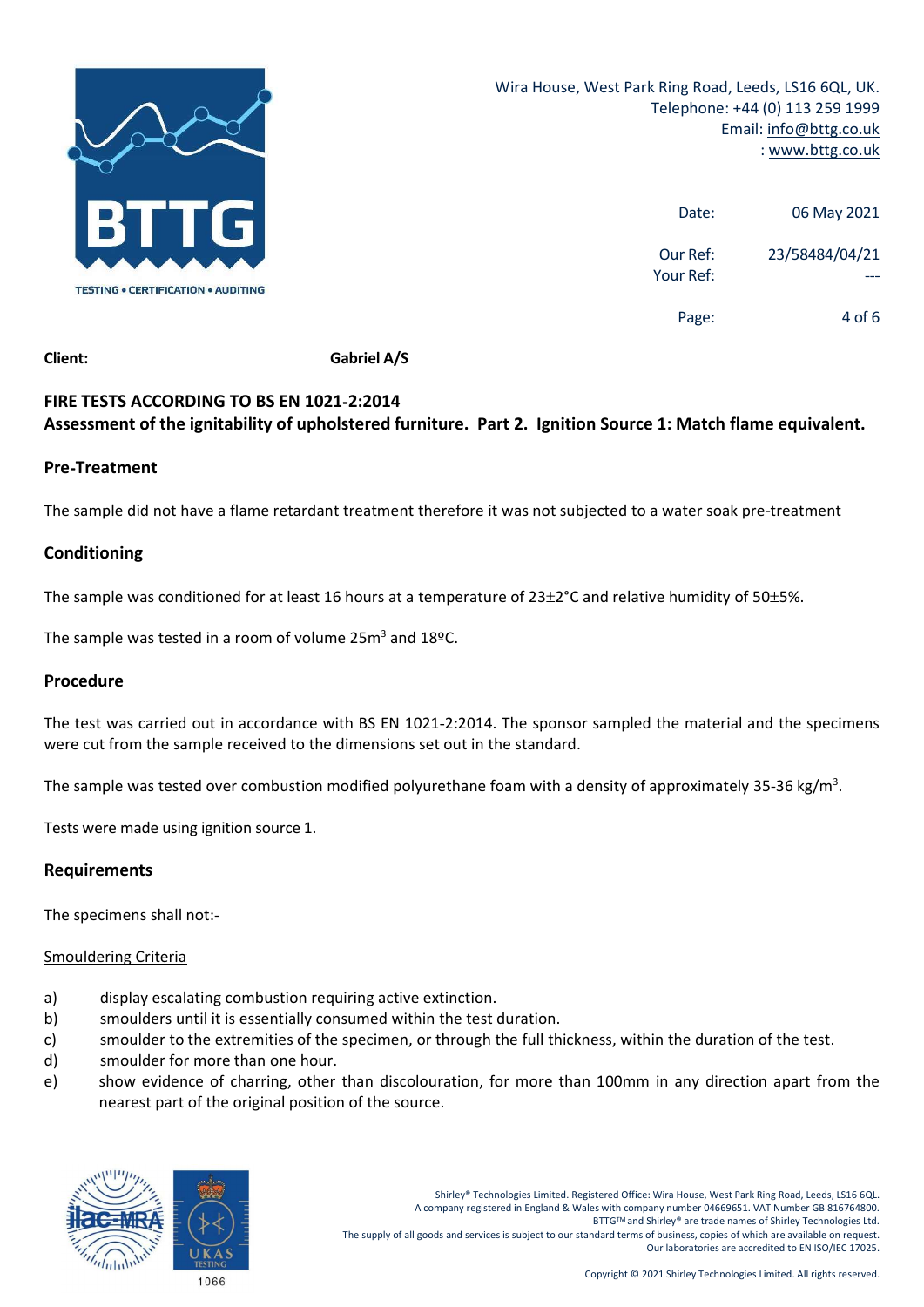

Wira House, West Park Ring Road, Leeds, LS16 6QL, UK.<br>Telephone: +44 (0) 113 259 1999<br>Email: <u>info@bttg.co.uk</u><br>WWW.bttg.co.uk: Ring Road, Leeds, LS16 6QL, UK.<br>
Telephone: +44 (0) 113 259 1999<br>
Email: <u>info@bttg.co.uk</u><br>
: www.bttg.co.uk<br>
Date: 06 May 2021 d, Leeds, LS16 6QL, UK.<br>
E: +44 (0) 113 259 1999<br>
Email: <u>info@bttg.co.uk</u><br>
: <u>www.bttg.co.uk</u><br>
06 May 2021 ds, LS16 6QL, UK.<br>(0) 113 259 1999<br>: <u>info@bttg.co.uk</u><br>: <u>www.bttg.co.uk</u><br>06 May 2021<br>23/58484/04/21

|                       | ark Ring Road, Leeds, LS16 6QL, UK.                                           |  |  |
|-----------------------|-------------------------------------------------------------------------------|--|--|
|                       | Telephone: +44 (0) 113 259 1999<br>Email: info@bttg.co.uk<br>: www.bttg.co.uk |  |  |
| Date:                 | 06 May 2021                                                                   |  |  |
| Our Ref:<br>Your Ref: | 23/58484/04/21<br>$---$                                                       |  |  |
| Page:                 | 5 of 6                                                                        |  |  |
|                       |                                                                               |  |  |
|                       |                                                                               |  |  |

Telephone: +44 (0) 113 259 1999<br>
Email: <u>info@bttg.co.ul</u><br>
Email: <u>info@bttg.co.ul</u><br>
Characterian restriction requiring active extinction.<br> **Client:**<br>
Soft (<br> **Client:**<br>
Soft (<br> **Client:**<br>
Soft (<br> **Client:**<br>
Soft (<br> **Clien** Email:  $\frac{1}{2}$ <br>
but is the scatter of the scaling consumed burns of the test duration.<br>
Burns careneared with a state of the species of the specifies of the specifies of the test duration.<br>
Burns until it is essentially burns to the extremitions and the specimen, or through the full thickness, within the duration of the test.<br> **Extremisming Criteria**<br> **Extremisming Criteria**<br> **Examing Criteria**<br> **Examing Criteria**<br> **Examing Criteria**<br> **Ex Exhibit any flaming Criteria**<br> **Exhibit any flaming for more than 120** seconds a Motion Text of the burner tube.<br> **Exhibit any flaming Criteria**<br> **Exhibit any flaming criterial**<br> **Exhibit any flaming for more than 120 sec** 

# Results

|                                                                                                                                                                                                                                                                                                                                |             |                              | Our Ref:                                                                                                                                                          | 23/58484/04/21                                       |
|--------------------------------------------------------------------------------------------------------------------------------------------------------------------------------------------------------------------------------------------------------------------------------------------------------------------------------|-------------|------------------------------|-------------------------------------------------------------------------------------------------------------------------------------------------------------------|------------------------------------------------------|
| <b>TESTING • CERTIFICATION • AUDITING</b>                                                                                                                                                                                                                                                                                      |             |                              | Your Ref:                                                                                                                                                         |                                                      |
|                                                                                                                                                                                                                                                                                                                                |             |                              | Page:                                                                                                                                                             | $5$ of $6$                                           |
| Client:                                                                                                                                                                                                                                                                                                                        | Gabriel A/S |                              |                                                                                                                                                                   |                                                      |
| <b>Requirements (Continued)</b>                                                                                                                                                                                                                                                                                                |             |                              |                                                                                                                                                                   |                                                      |
|                                                                                                                                                                                                                                                                                                                                |             |                              |                                                                                                                                                                   |                                                      |
| <b>Flaming Criteria</b>                                                                                                                                                                                                                                                                                                        |             |                              |                                                                                                                                                                   |                                                      |
| display escalating combustion requiring active extinction.<br>burns until it is essentially consumed within the test duration.<br>burns to the extremities of the specimen, or through the full thickness, within the duration of the test.<br>exhibit any flaming for more than 120 seconds after removal of the burner tube. |             |                              |                                                                                                                                                                   |                                                      |
| <b>Results</b>                                                                                                                                                                                                                                                                                                                 |             |                              |                                                                                                                                                                   |                                                      |
|                                                                                                                                                                                                                                                                                                                                |             | Match Flame                  |                                                                                                                                                                   |                                                      |
|                                                                                                                                                                                                                                                                                                                                |             | Equivalent<br>$\overline{2}$ | Comments                                                                                                                                                          |                                                      |
| Smouldering Criteria (Yes/No)                                                                                                                                                                                                                                                                                                  |             |                              |                                                                                                                                                                   |                                                      |
| Unsafe escalating combustion                                                                                                                                                                                                                                                                                                   | No          | No                           |                                                                                                                                                                   |                                                      |
| Test assembly consumed                                                                                                                                                                                                                                                                                                         | No          | No                           |                                                                                                                                                                   |                                                      |
| Smoulders to extremities                                                                                                                                                                                                                                                                                                       | No          | No                           |                                                                                                                                                                   |                                                      |
| Smoulders through thickness<br>Smoulders more than 1 hour                                                                                                                                                                                                                                                                      | No<br>No    | No<br>No                     |                                                                                                                                                                   |                                                      |
| In final examination, presence of                                                                                                                                                                                                                                                                                              |             |                              |                                                                                                                                                                   |                                                      |
| progressive smouldering                                                                                                                                                                                                                                                                                                        | No          | No                           |                                                                                                                                                                   |                                                      |
| Ignitability Performance (Yes/No)                                                                                                                                                                                                                                                                                              |             |                              |                                                                                                                                                                   |                                                      |
| Unsafe escalating combustion                                                                                                                                                                                                                                                                                                   | No          | No                           |                                                                                                                                                                   |                                                      |
| Test assembly consumed                                                                                                                                                                                                                                                                                                         | No          | No                           |                                                                                                                                                                   |                                                      |
| Flames to extremities                                                                                                                                                                                                                                                                                                          | No          | No                           |                                                                                                                                                                   |                                                      |
| Flames through thickness                                                                                                                                                                                                                                                                                                       | No          | No                           |                                                                                                                                                                   |                                                      |
| Flames longer than 120 seconds                                                                                                                                                                                                                                                                                                 | No          | No                           |                                                                                                                                                                   |                                                      |
| Ignition / Non Ignition (I/NI)                                                                                                                                                                                                                                                                                                 | ΝI          | NI                           |                                                                                                                                                                   |                                                      |
| <b>Note</b>                                                                                                                                                                                                                                                                                                                    |             |                              |                                                                                                                                                                   |                                                      |
|                                                                                                                                                                                                                                                                                                                                |             |                              |                                                                                                                                                                   |                                                      |
| The test results relate only to the ignitability of the combination of materials under the particular conditions of test; they                                                                                                                                                                                                 |             |                              |                                                                                                                                                                   |                                                      |
| are not intended as a means of assessing the full potential fire hazard of the materials in use.                                                                                                                                                                                                                               |             |                              |                                                                                                                                                                   |                                                      |
|                                                                                                                                                                                                                                                                                                                                |             |                              |                                                                                                                                                                   |                                                      |
|                                                                                                                                                                                                                                                                                                                                |             |                              | Shirley® Technologies Limited. Registered Office: Wira House, West Park Ring Road, Leeds, LS16 6QL.                                                               |                                                      |
|                                                                                                                                                                                                                                                                                                                                |             |                              | A company registered in England & Wales with company number 04669651. VAT Number GB 816764800.<br>BTTG™ and Shirley® are trade names of Shirley Technologies Ltd. |                                                      |
|                                                                                                                                                                                                                                                                                                                                |             |                              | The supply of all goods and services is subject to our standard terms of business, copies of which are available on request.                                      |                                                      |
| <b>TESTING</b>                                                                                                                                                                                                                                                                                                                 |             |                              |                                                                                                                                                                   | Our laboratories are accredited to EN ISO/IEC 17025. |
| 1066                                                                                                                                                                                                                                                                                                                           |             |                              | Copyright © 2021 Shirley Technologies Limited. All rights reserved.                                                                                               |                                                      |
|                                                                                                                                                                                                                                                                                                                                |             |                              |                                                                                                                                                                   |                                                      |

# Note